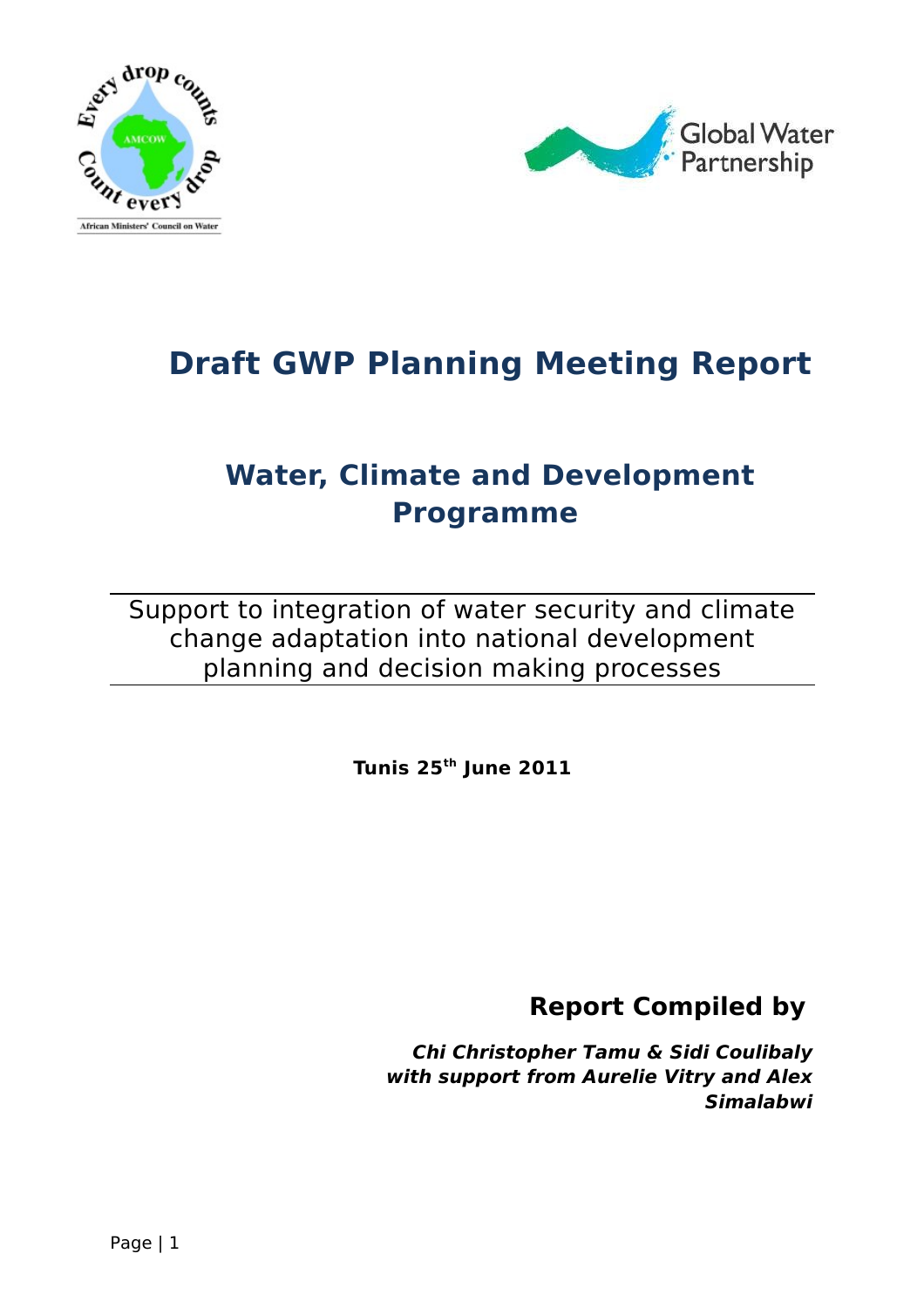## **GWP Planning Meeting Report**

#### **1. Background**

The Water, Climate and Development Programme (WACDEP) was developed as a response to the January 2009 AMCOW request for GWP to support the implementation of the 2008 African Union Sharm el-Sheikh Declaration on Water and Sanitation. Its implementation is expected to cover a period of five years and target eight countries, four trans-boundary river basins and one shared aquifer in North-Africa, the North-Western Saharan Aquifer System. A total of 12.7 million Euros is expected to be raised to meet the Programme objectives.

So far, the government of Austria has taken the first step to support the implementation of the WACDEP by allocating the sum of 1.5 million Euros to GWPO for an expected period of three years. The Austria contribution builds on the Core funding of GWP's Core Donors and will enable the programme to initiate some activities.

As part of the process to start the implementation of the Programme, Representatives of GWP's five Africa Regions and GWPO met in Tunis/Tunisia to discuss priority activities to get the WACDEP off the ground. The GWP team was joined by a representative of AMCOW secretariat, Refer to Annex 1.

#### **2. Expected results**

The expected outcomes from the planning meeting were as follows:

- Participants develop a common understanding of the goals and objectives of the WACDEP
- Priority countries and activities for the inception phase are discussed and agreed
- The WACDEP management arrangements and expected capacities are discussed and agreed
- The budgets for GWPO, the WACDEP coordination unit, the regions and the countries are agreed
- Actions for mobilisation of additional funds at global and regional level are discussed and agreed
- Expected fiduciary standards, including quality and frequency of financial and narrative reporting for the programme, are discussed and agreed.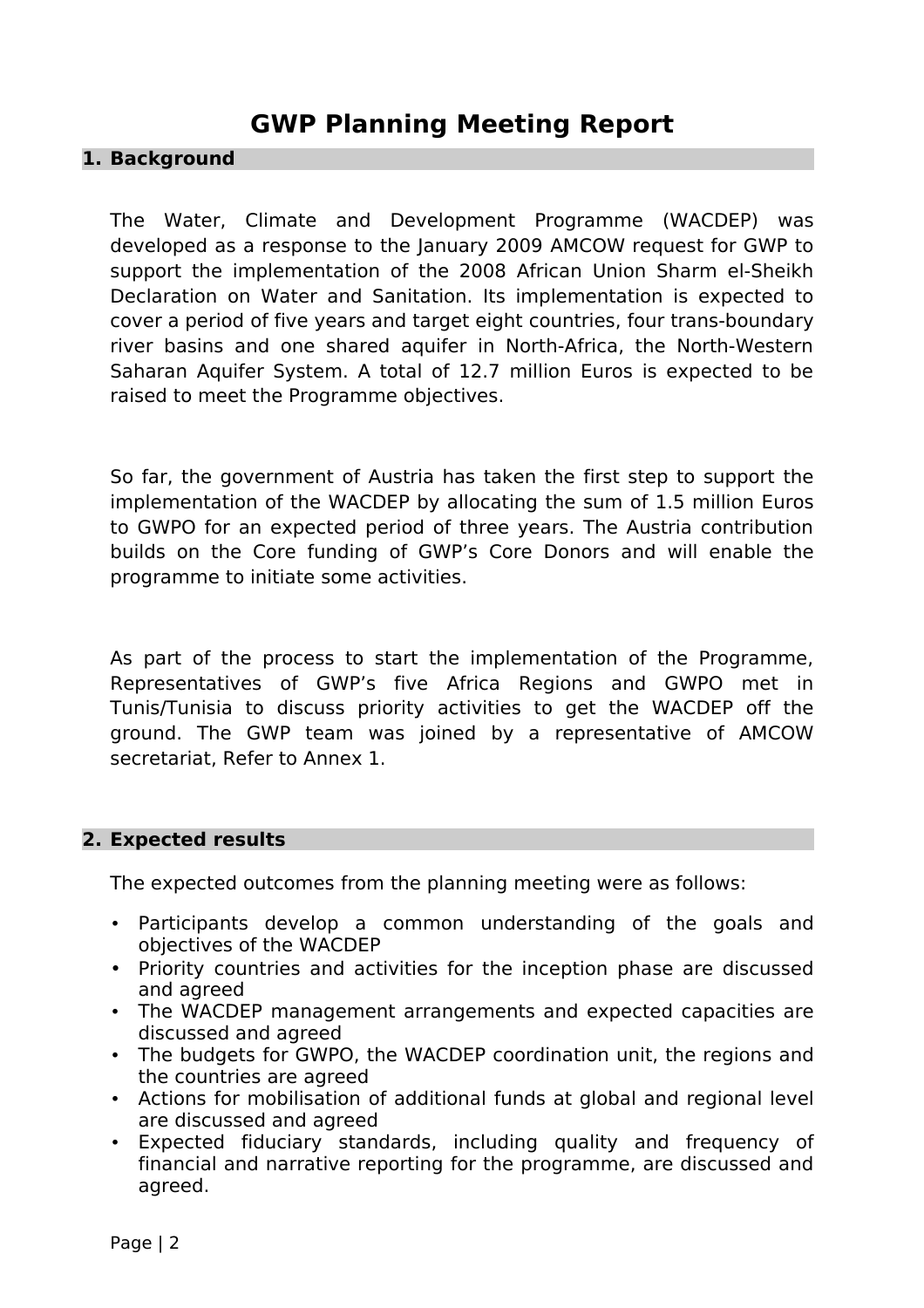#### **3. Proceedings of the Meeting**

The meeting was officially hosted and opened by GWP-Mediterranean on behalf of GWP Africa. The objectives and expected results of the workshop were presented by GWPO. The content of the WACDEP (goal, objectives, key strategies, scope, expected outcomes, implementation, roles/responsibilities and activities) were presented and discussed, as shown in Annex 2.

#### **4. Goal, key strategies and expected outcomes of the WACDEP**

The Presentation on the WACDEP highlighted the following. The programme:

- is a flagship programme for GWP in Africa and will contribute to implementation of the current GWP strategy, 2009-2013
- builds on the lessons learned during PAWD programme
- builds on the lessons learned in developing NAPAs (through the UNFCCC process), Disaster and risk reduction plans (through ISDR) and Plans for combating desertification (through UNCCD)
- responds to demands from GWP regions in Africa for a pan-African programme with AMCOW and other entities

The **goal** of the Programme is to 'promote water security as a key part of sustainable regional and national development and contribute to climate change resilience for economic growth and human security'.

The **key strategies** of the programme are to:

- 1. support national and regional development priorities (water for food, energy and economic and social growth)
- 2. build on the lessons learned and support implementation of IWRM plans, NAPAs, disaster management plans and plans to combat desertification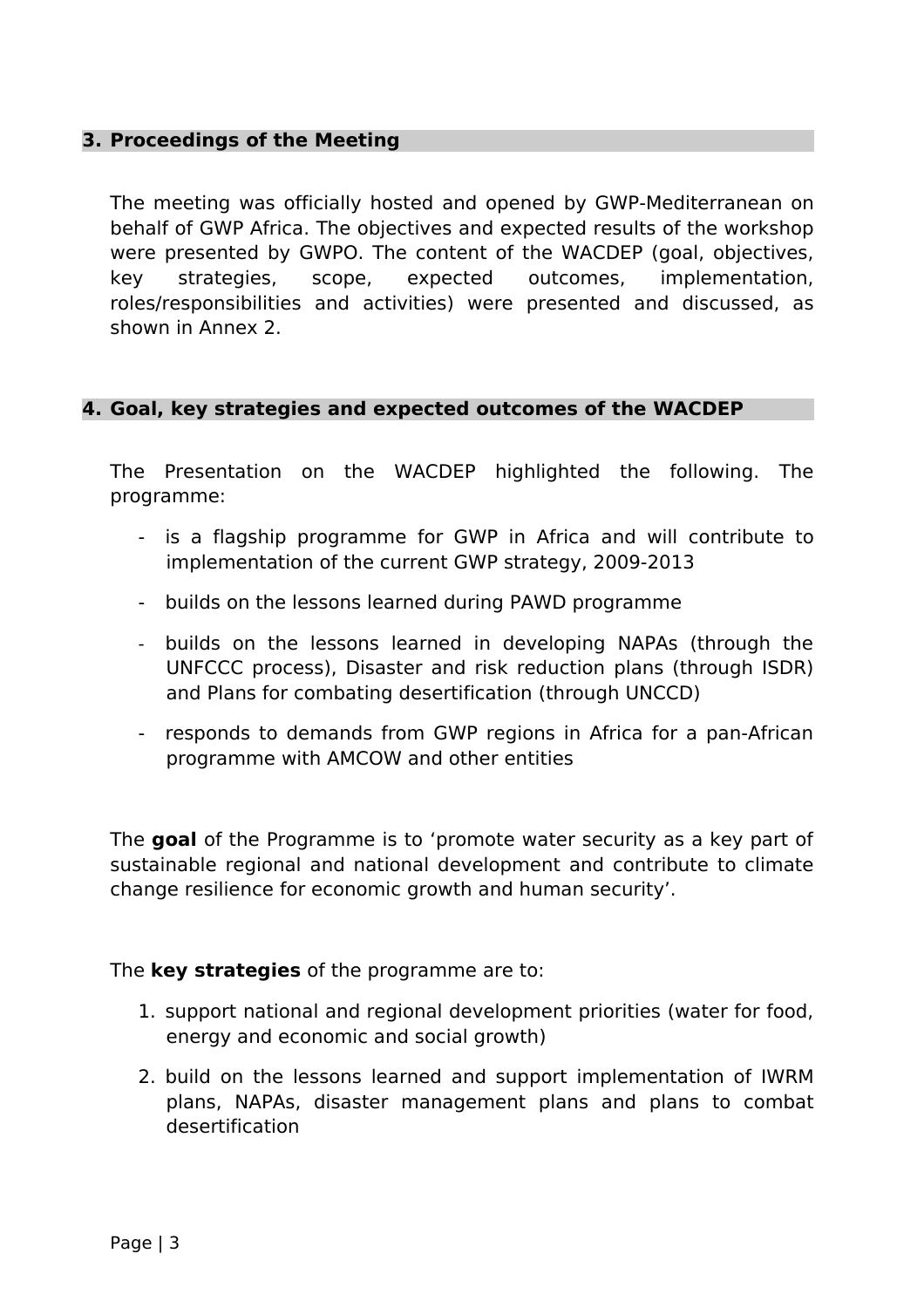- 3. link local to national, transboundary and regional scales, to promote holistic and integrated approaches to adaptation
- 4. to promote a partnership approach to adaptation through mobilisation of relevant stakeholders at national, transboundary, regional, continental and global level
- 5. to build on on-going initiatives at country and basin levels in Africa

#### The expected **outcomes** are:

- 1. Water security and climate change risks are integrated in development planning and decision-making processes
- 2. Capacities of partnerships, institutions and stakeholders are enhanced to integrate water security and climate resilience in development processes and actions
- 3. "No regrets" investment and financing strategies for water security, climate resilience and development are established and the governments begin implementation.

## 5. **'Step Change'- Demonstrating "impacts" and showing "value for money"**

It was mentioned that the programme needs to develop a comprehensive and robust M&E system to support programme implementation. It was emphasised that an effective M and E system is important for GWP to monitor, track programme activities and quantify the results, impacts and overall effectiveness of the programme. While GWP has been very effective in influencing policy changes and water reform process, it was emphasised that there is a need to now put more emphasises on delivery of change process that support high level benefits and impact on people's livelihoods as well as facilitating investments in water security.

Moving towards delivery of impacts on the ground and facilitating large scale investments will represent a "step change" in the way GWP does business. While GWP should continue delivery policy changes through awareness-raising, facilitation, dialogues, there is need to place more emphasis on demonstrating "impacts" on the ground, implementing concrete activities which clearly show that changes in people's lives,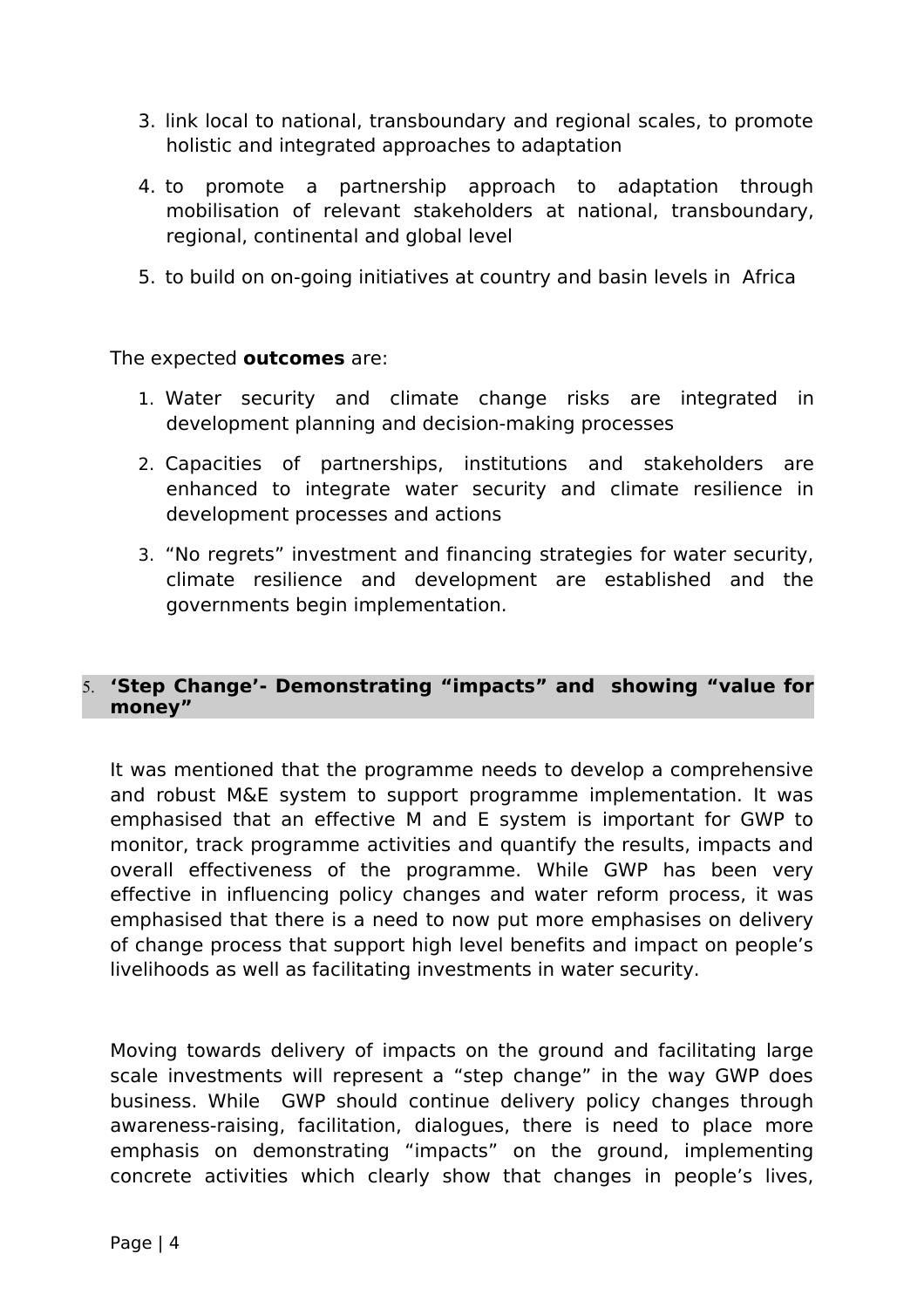showing "value for money", This represents a big shift for GWP. The WACDEP will be crucial in helping GWP-Africa regions make the required 'Step Change'.

This has implications on who the regions needs to partner with and how the WACDEP programme management should be set up and the kind of capacities requited at all levels of GWP. Working with key strategic alliances and Partners with expertise and experience in various elements of WACDEP will be key successes factors for the programme.

As far as GWP is concerned, this will be about demonstrating that our work has led to such level of investment in water-related infrastructures, information and institutions. Clearly, the Water, Climate and Development programme is a pioneer towards a "step-changed GWP".

## **6. Programme scope**

Participants discussed the target countries and river basins. The programme will be implemented in 8 countries (Ghana, Burkina Faso, Rwanda, Burundi, Mozambique, Zimbabwe, Cameroon and Tunisia) and four River Basins ( Volta, Lake Chad, Kagera, Limpopo Basin) and 1 shared aquifer ( North-Western Sahara system) from North Africa.

While in-depth work will be undertaken in the 8 countries, work undertaken at the Basin level will enable the programme results, experiences, Tools developed to reach at least 20 countries in Africa. It was emphasised that:

- The eight countries identified are where quick results are expected that could promote more interest from development partners, policy makers and relevant stakeholders. This would enable the programme to potential attract more financial resources that would enable the expansion of the WACDEP to more countries
- The total number of countries that will be affected directly by the Programme will in effect be more than the identified eight given that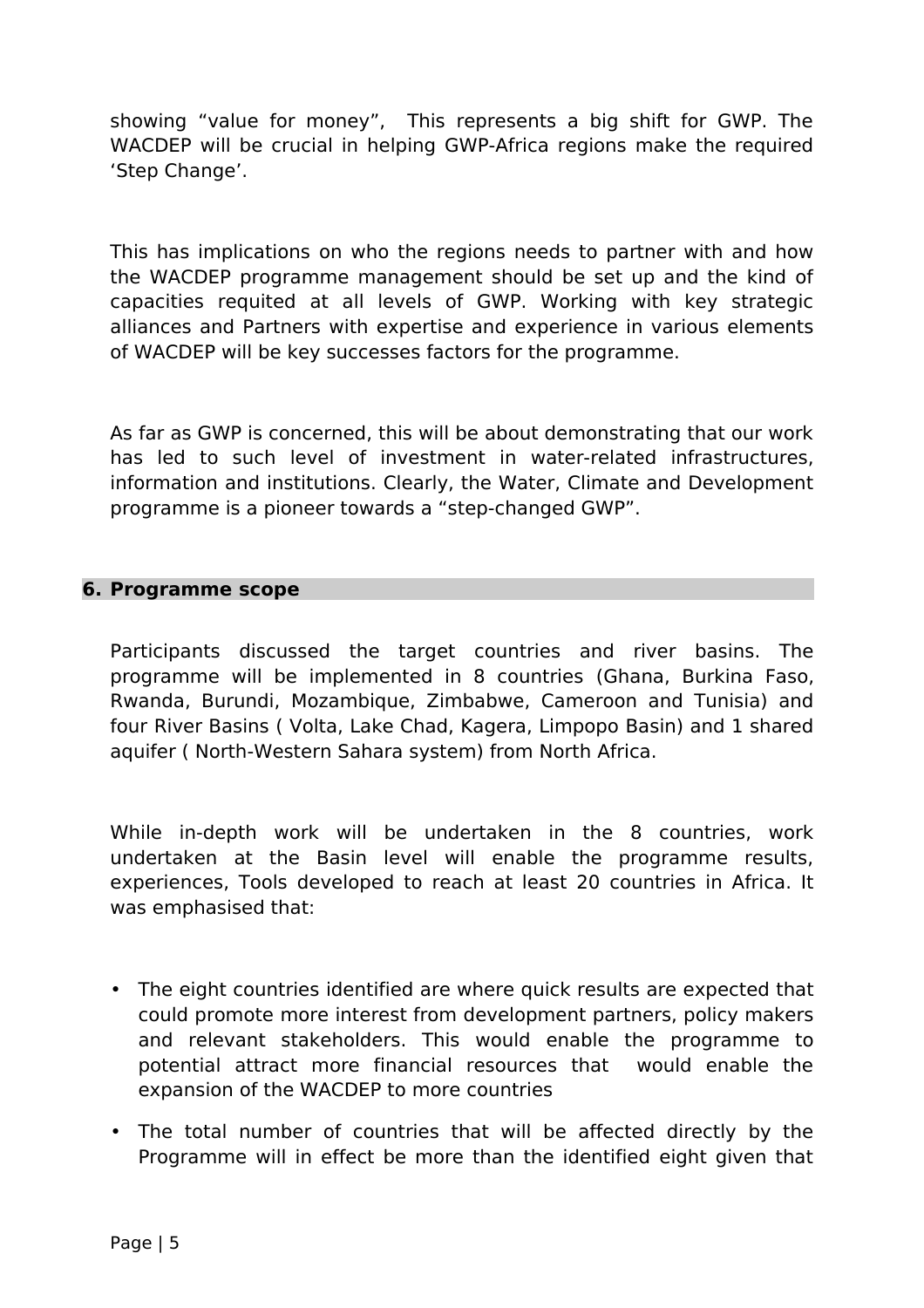other, non targeted countries are riparian of the four identified basins and will therefore benefit from the Programme activities

- Knowledge generated during the Programme implementation will systematically be made available to other countries to stimulate or support similar actions
- The programme will build on GWP's on going regional initiatives. GWP facilitates other initiatives that can target different countries and many more countries already benefit from similar or other GWP-facilitated **Programmes**
- A Report has been compiled on the criteria for country selection and was presented to selected members of the AMCIOW Tac in Cape Town during the World Water Day.

## **7. Collaboration with Climate and Development Knowledge Network (CDKN)**

It reported that GWP has agreed to collaborate with the Climate and Development Knowledge Network (CDKN, a DFID/Dutch-funded. CDKN-Africa is based in Cape Town, South Africa and will be a key partner in the WDCP.

## **Box 1: About CDKN**

The Climate and Development Knowledge Network (CDKN) is a five-year initiative funded by the UK Department for International Development (DFID) which started in 2010, to assist developing countries respond to the challenges posed by climate change. It does this by providing research and technical assistance, and channelling the best available knowledge on climate change and development to support policy processes at the country level.

A key feature of the CDKN is that it is demand led – we will be responding to gaps and needs identified on the ground as we roll out our country engagement strategy. Over the next five years the goal is to be working in 60 developing countries.

The CDKN is being managed by an alliance of partners led by PricewaterhouseCoopers LLP and comprising the Overseas Development Institute (ODI), LEAD International, INTRAC, and three regional partners – Fundación Futuro Latinoamericano (Latin America), South-South-North (Africa) and LEAD Pakistan (Asia). Services will be provided through a network of collaborating organisations and individuals around the globe.

Following request from GWP, CDKN-Africa has agreed to finance an important aspect of the inception phase of the Programme, which is developing a **Framework for water security and climate resilience.**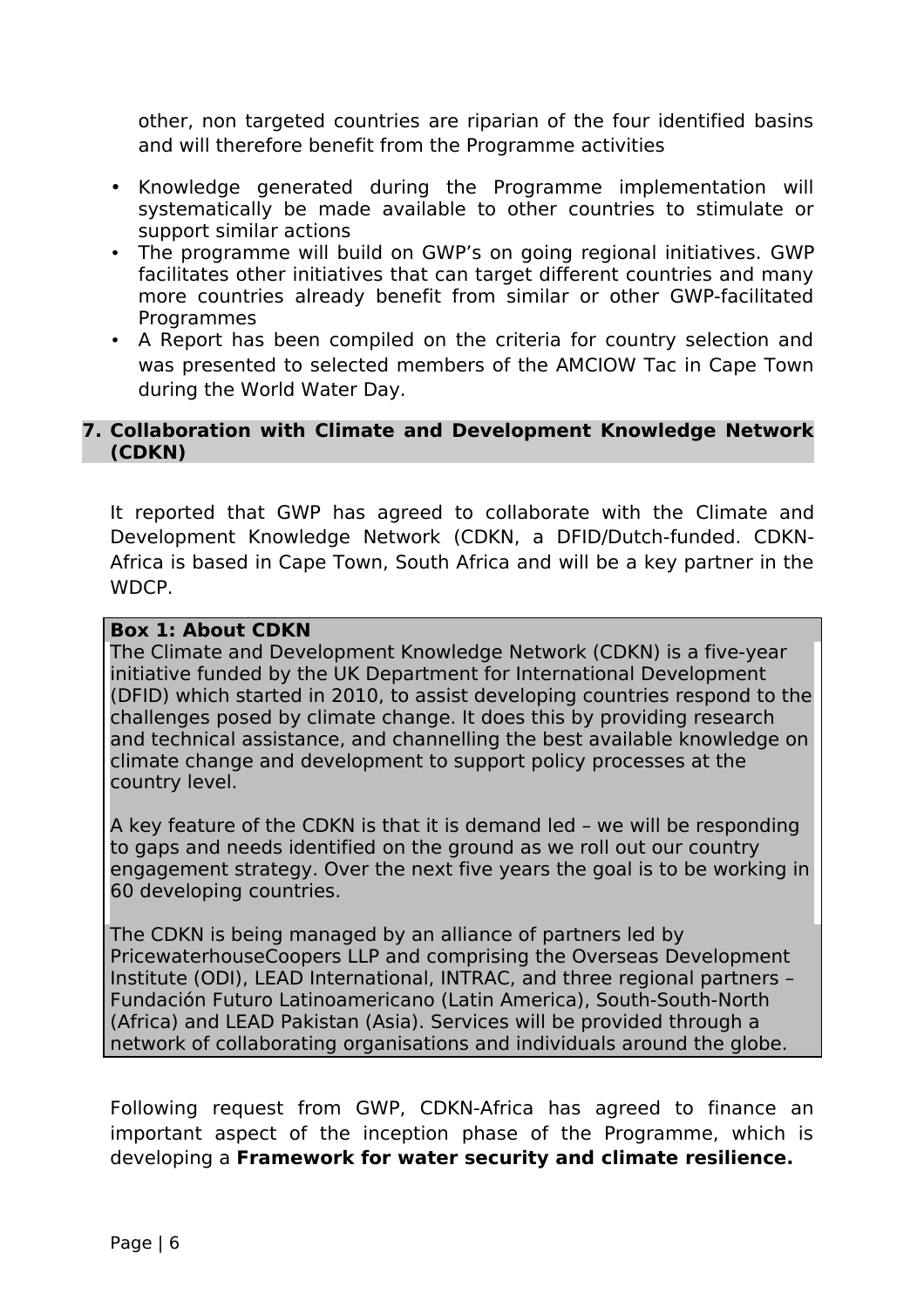This document, expected to be developed through an international tender, will serve as reference document for the WCD Programme. GWP intends to guide the Consultancy firm that will be retained, by setting up a group of technical experts from global and regional level that will ensure the quality of work done by the Consultants. The group may be retained and expanded into a Reference Group to support demand driven technical assistance and review to countries in the implementation process of the **WACDEP** 

It was agreed that all RWPs should suggest names of regional experts (on climate, water resources management, financing, etc.) to be part of the group of technical experts. Names and CVs should be sent to GWPO by Mid July.

## **Box 2: Expected Outputs from the CDKN funded Framework**

- **Technical Background Document for the Strategic Framework on Water Security and Climate Resilient Development**: is the background technical document on the framework detailing proposed methodologies and approaches that will lead to developing robust adaptation strategies enhancing climate resilience through better water management– detailed technical document
- **Strategic Framework for Water Security and Climate Resilient Development** that will be a short, easy to use document which outlines how to develop 'no/low regrets' Investments and financing strategies for water security and climate resilient development. The strategic should be based on the analytical work in the Framework Technical Background Document to inform adaptation actions and policy decisions on investments in water security to enhance climate resilience in African countries. The framework focuses on how countries can develop 'no/low regrets' Investments and financing strategies for water security and climate resilient Policy briefs for policy makers on water security and climate development and also reflecting on the approaches being proposed to define low regret adaptation actions – key messages for policymakers with regards to enhancing water security investments aimed at promoting climate resilient development.
- **Capacity Development Strategy and Implementation Plan** for capacity building to understand and apply the Framework. The Plan will be implemented from April 2012 – It intends to build capacity for countries to have an understanding of the methodologies and approaches proposed in the Framework.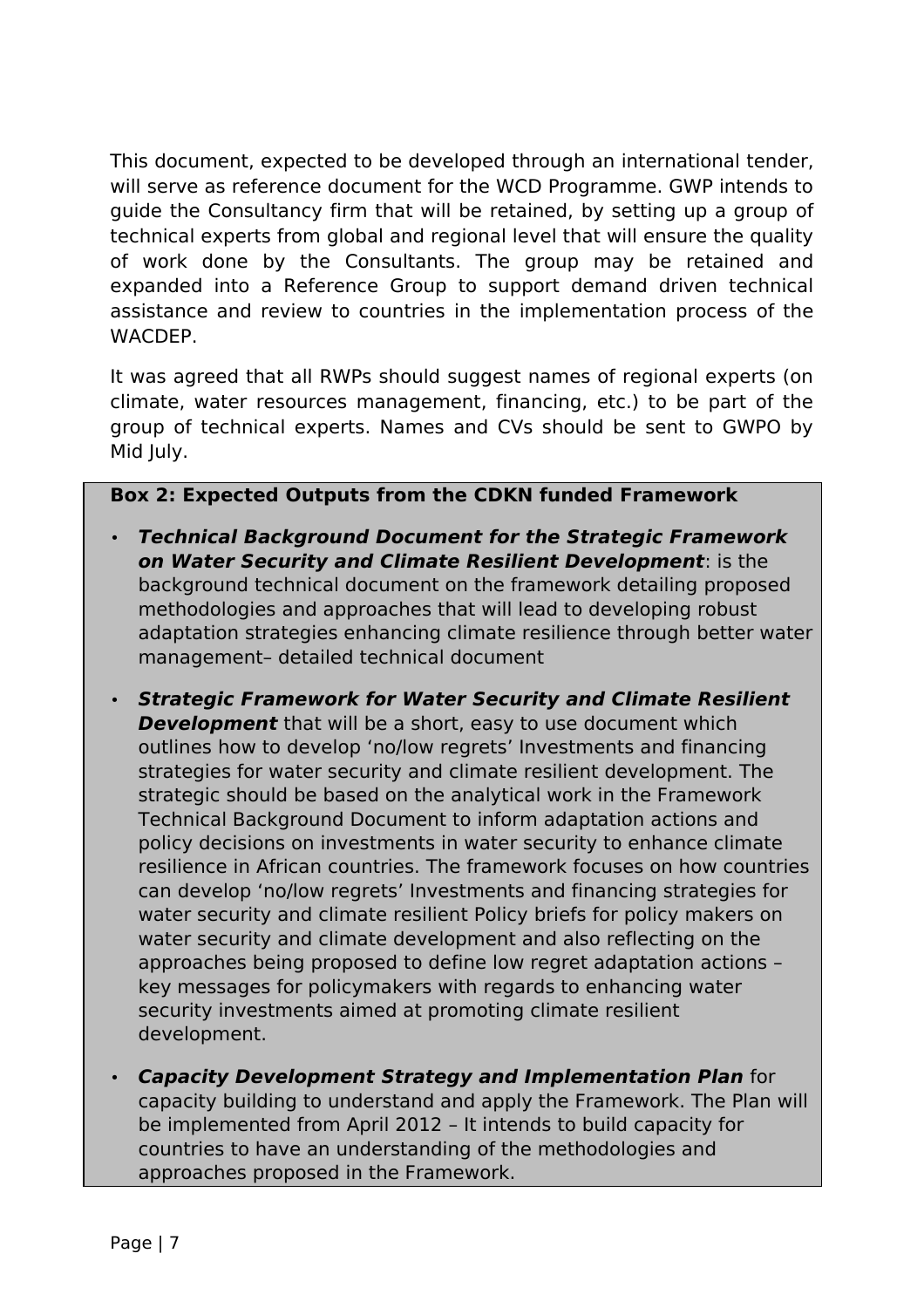Collaboration with CDKN-Africa will involve the following areas :

- Developing an AMCOW Framework for Water Security and Climate Resilient Development. Work on Framework to be commissioned by July 2011 latest and Framework to be launched by AMCOW/GWP at the 5<sup>th</sup> World Water Forum in 2012.
- GWP to provide a basis for CDKN's work in Francophone Africa-keen to engage in Cameroon and/or Burkina Faso.
- Broader collaboration on the WCD 5 year Programme as partners
- Follow up on the Implementation side of CDKN's work in Rwanda after June 2011

It was mentioned that the CDKN procurement arrangements do not allow CDKN to provide funding directly to GWP but they can support GWP identified activities though a tendering process that identifies independent suppliers that could be identified jointly between GWP and CDKN. The collaboration with CDKN will further evolve as the WACDEP is being implemented.

## **8. Functions of the WACDEP Coordination unit**

GWP Southern Africa was congratulated for having offered to support pan-Africa coordination of the WACDEP. GWPSA will host the WACDEP Coordination Unit in Pretoria.

The functions expected from the WACDEP coordination unit are:

- Consolidate reports from the GWP Africa regions into single, pan-African consolidated reports (Inception reports, work plans, progress reports to AMCOW and the donors, annual progress reports, etc.)
- The financial reports will be compiled at GWPO with support from GWPSA ( WACDEP Unit)
- Prepare and consolidate pan-African:
	- o M&E system
	- o Communications strategy
	- o Capacity building programme
- Prepare, plan and coordinate WACDEP pan-African technical planning and coordination workshops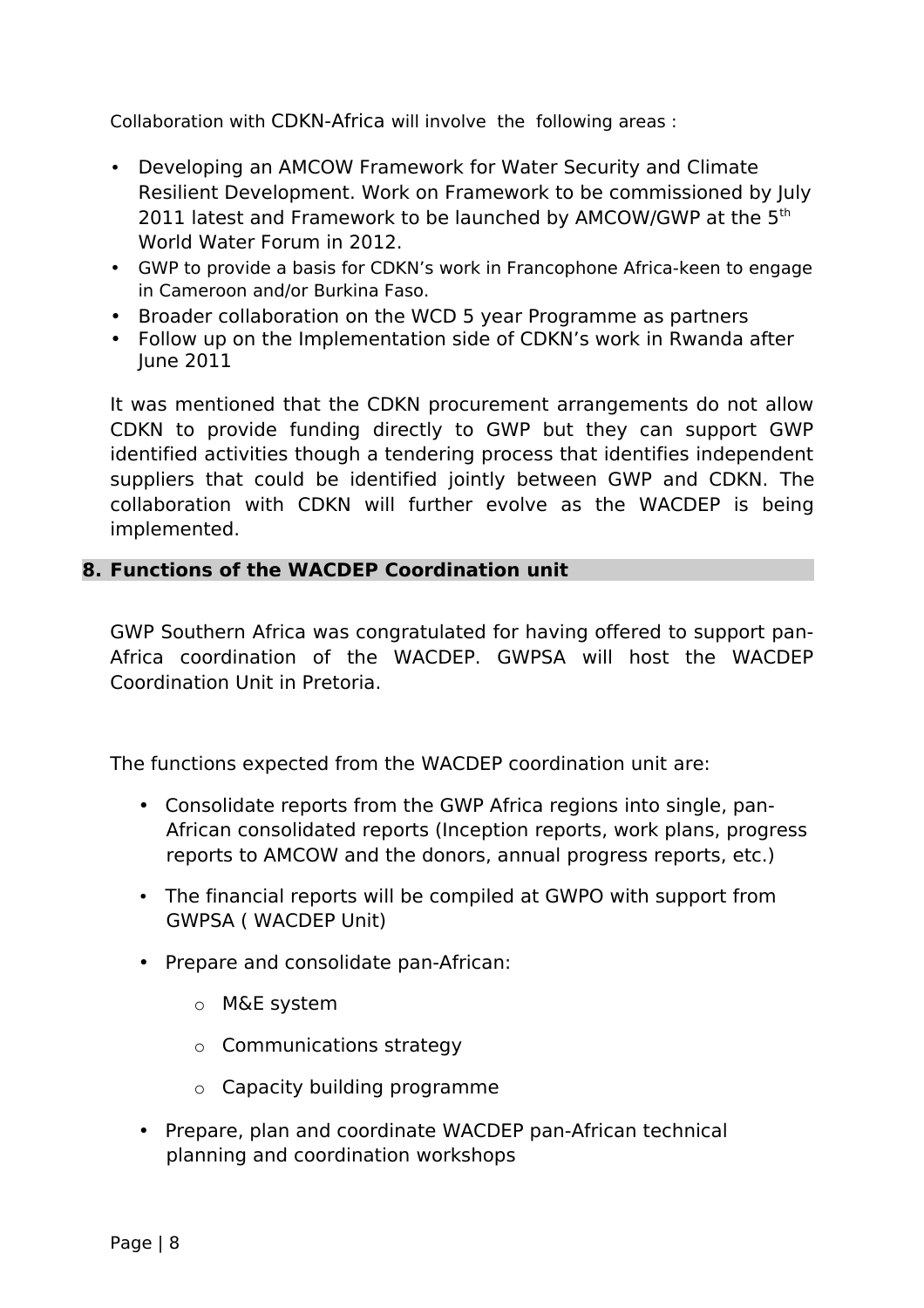- Coordinate preparation of pan-Africa fundraising proposals for WACDEP
- Coordinate WACDEP pan-African communications and participation at key events tom promote WACDEP, e.g. Africa Water Week, World Water Forum, UNFCCC processes etc.

It was mentioned that the WACDEP Coordination Unit will work closely with the GWPO Africa Support Unit and GWPO Finance.

**As the programme does not have sufficient t funds to hire programme staff in the WACDEP coordination unit, it was mentioned that GWPO and GWPSA-the hosts of the Coordination Unit, GWPSA will agree on how GWPSA can support coordination of the WACDEP with the existing staff in the GWPSA secretariat. The way forward will be communicated to all GWP Africa Regions.**

## **9. Communications and Knowledge Management**

Communications of the WACDEP was discussed as a key element that will underpin all WACDEP activities. It was emphasise that every WACDEP activity will need to explicitly include a budget for communication.

## **'If there is anything that will set apart WACDEP from all other initiatives implemented by GWP Africa in the Past, it will be communications',**

Alex Simalabwi-WACDEP Coordinator and Sr Network Officer at GWPO

The meeting agreed to develop communication strategies/ plans for the Inception phase of the programme. These will be consolidated into a Pan-Africa communication Strategy/Plan for the WACDEP.

It was mentioned that a Sr Communications officer will be recruited to be based at the WACDEP Coordination Unit in Pretoria once the programme has sufficient funds. In the mean time, a Part-Time communications consultant will be hired to ensure that the programme embed communication from the beginning. The Communications officer will work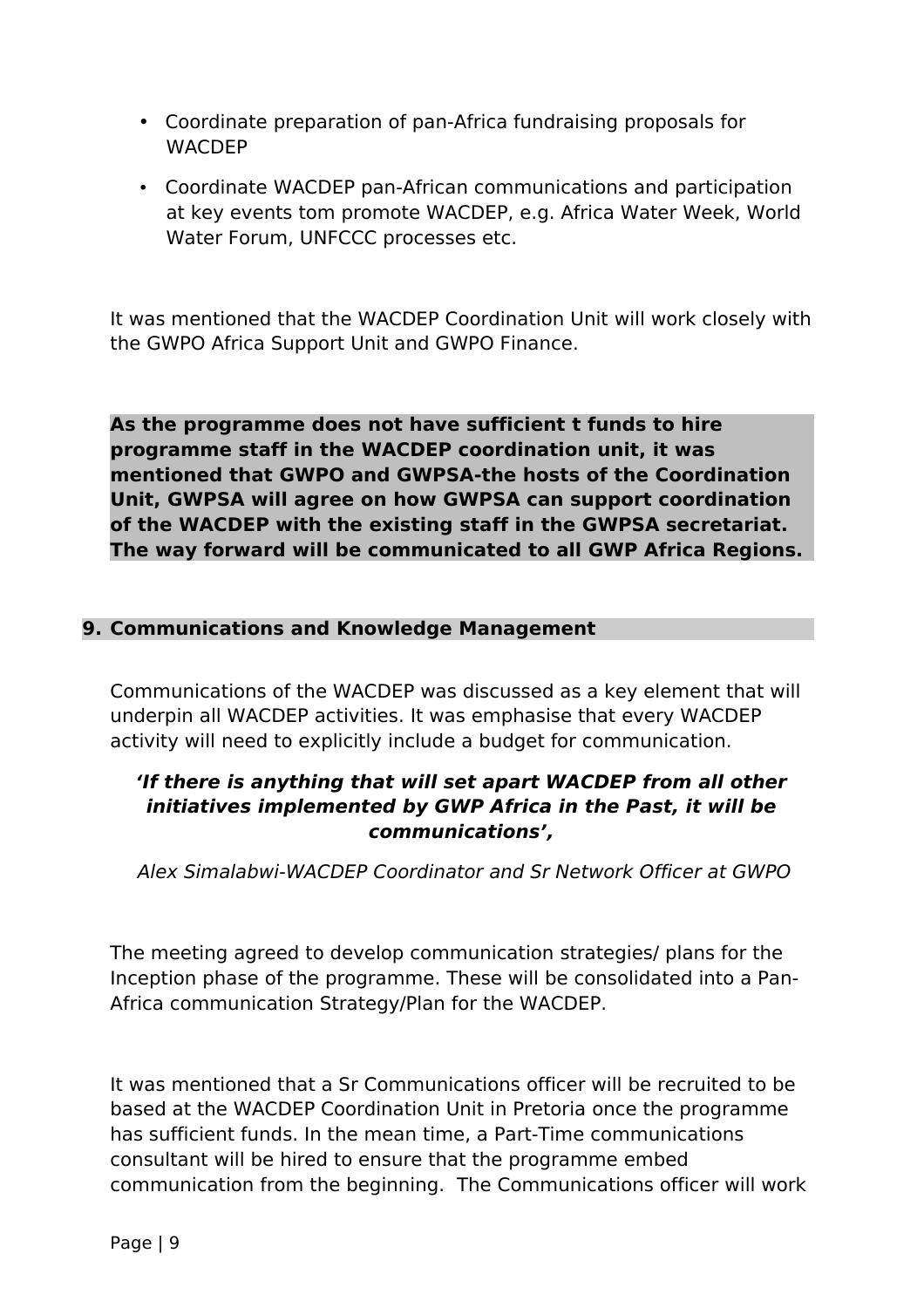very closely with GWPO and AMCOW Communications units and coordinate pan-African communications related to the WACDEP.

The meeting as also informed that a WACDEP website was in the process of being developed.

#### **10. WACDEP Implementation phase – activities**

Activities will have to be adapted to each country's specific context. It will also be important to manage the expectations of our partners and thus prioritise activities.

What is key of to keep the focus on the main expected outcomedeveloping investment strategies to help countries leverage funds, on a large scale. The activities that will be implemented in order to reach such outcomes will vary from one country to the other.

When it comes to the **pilot projects**, GWP will need to partner with others (NGOs, CBOs, IWMI, etc.) which have the architecture, resources and experiences to work with communities at the local level. Our role will be to capture, analyse and synthetize the lessons arising from such local-level pilot projects, and make sure that they are brought up to higher levels (upscaling).

GWP will be the knowledge broker, and will ensure that local level knowledge and experiences feed into national, regional, pan-African (through AMCOW) and global climate policy processes.

When it comes to **capacity building activities** (of partnerships, institutions and stakeholders), GWP will make sure that inter-ministerial committees do meet and that support is provided to regional climate centres (such as AGRHYMET). This work will involve collaboration with Capacity building networks such as UNDP-CapNet, UNESCO –IHE etc.

GWP will also make sure that the climate information that is generated by the climate centres is disseminated and used.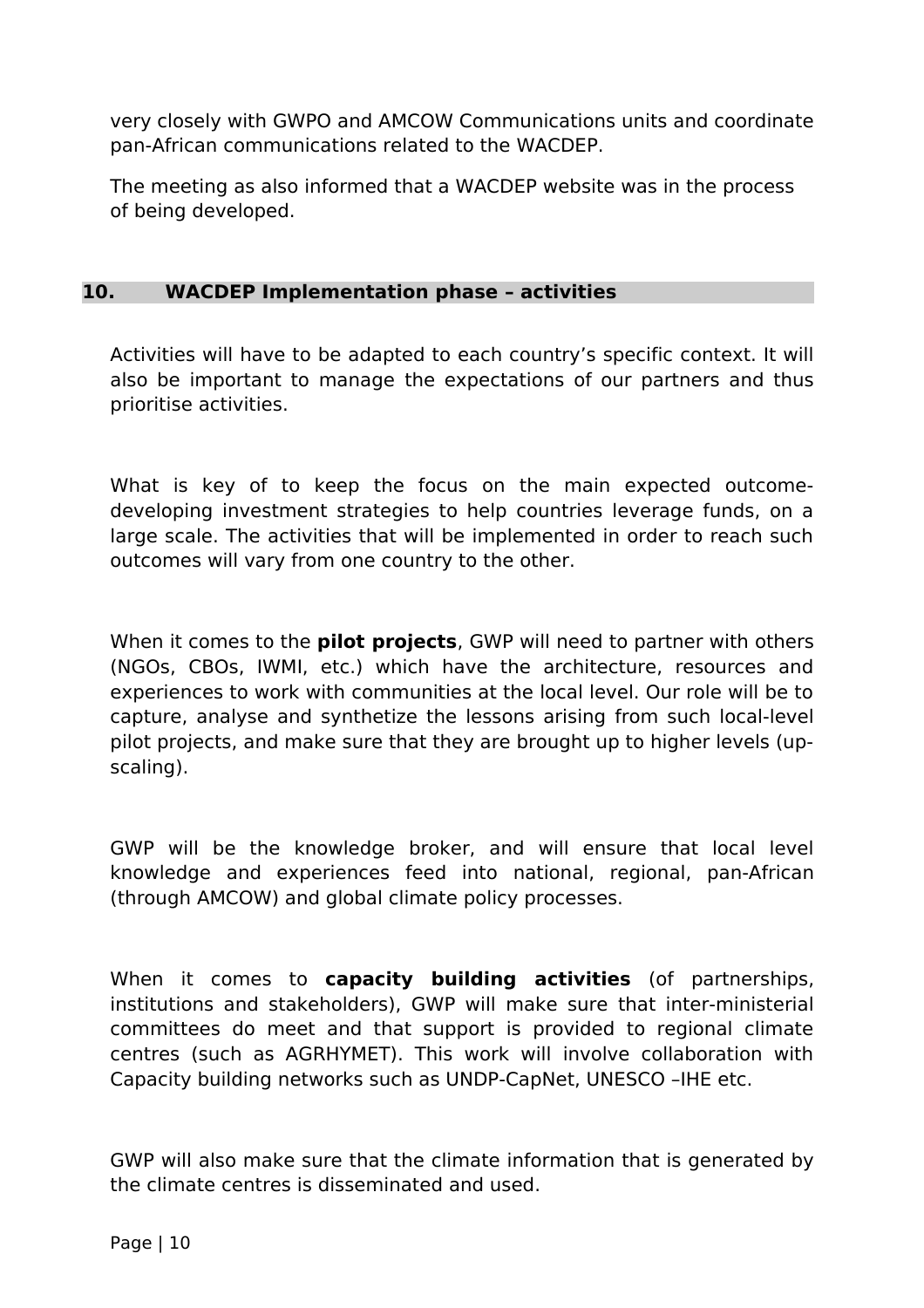## **11. Inception phase – activities ( June –Dec 2011)**

The activities previewed to be carried out during the inception phase of the WACDEP were examined. Participants were encouraged to facilitate the achievement of aspects that were either not completed or that are yet to be carried out. The table below provides the tasks to be implemented during the inception phase of the Programme June –December 2011:

| <b>No</b>       | <b>Target activity</b>          | <b>Implementation</b> | <b>Responsibility</b>        |
|-----------------|---------------------------------|-----------------------|------------------------------|
|                 |                                 | status/remarks        |                              |
| $\overline{1}$  | Selection of target countries   | Done, Report          | <b>GWP and AMCOW</b>         |
|                 | and river basins                | available             |                              |
| $\overline{2}$  | Setting up programme            | On-going              | <b>Regional and country</b>  |
|                 | management structures within    |                       | Coordinators-all             |
|                 | the regions                     |                       | regions                      |
| $\overline{3}$  | Establishment of a pan-African  | Not done              | <b>GWPO/WACDEP</b>           |
|                 | Programme Advisory Group        |                       | <b>Coordination Unit</b>     |
| $\overline{4}$  | Preparation of detailed country | Not done              | Regional and country         |
|                 | and regional work plans         |                       | Coordinators-all             |
|                 |                                 |                       | regions                      |
| $\overline{5}$  | Preparation of detailed         | Not done              | <b>GWPO and WACDEP</b>       |
|                 | monitoring and evaluation       |                       | coordination unit and        |
|                 | framework                       |                       | all regions                  |
| $\overline{6}$  | Development of the              | Not done.             | <b>Regional Coordinators</b> |
|                 | Programme communication         |                       | and WACDEP                   |
|                 | strategy                        |                       | coordination unit            |
| $\overline{7}$  | Inception technical             | Not done.             | Scheduled for                |
|                 | coordination meeting            |                       | Stockholm in August          |
|                 |                                 |                       | 2011                         |
| $\overline{8}$  | Programme launch at high-       | Scheduled for         | <b>GWPO and WACDEP</b>       |
|                 | level pan-African event         | Stockholm World       | coordination unit            |
|                 |                                 | Water Week in         |                              |
|                 |                                 | August 2011           |                              |
| $\overline{9}$  | Policy engagement on the        | Not done              | All regions                  |
|                 | <b>WACDEP Programme goals</b>   |                       |                              |
|                 | and expected outcomes           |                       |                              |
| $\overline{10}$ | Capacity building Programme     | Not done              | All regions                  |
| 11              | Preparation of an inception     | Not done              | All regions                  |
|                 | report                          |                       |                              |

## **Table 1: Inception Phase activities**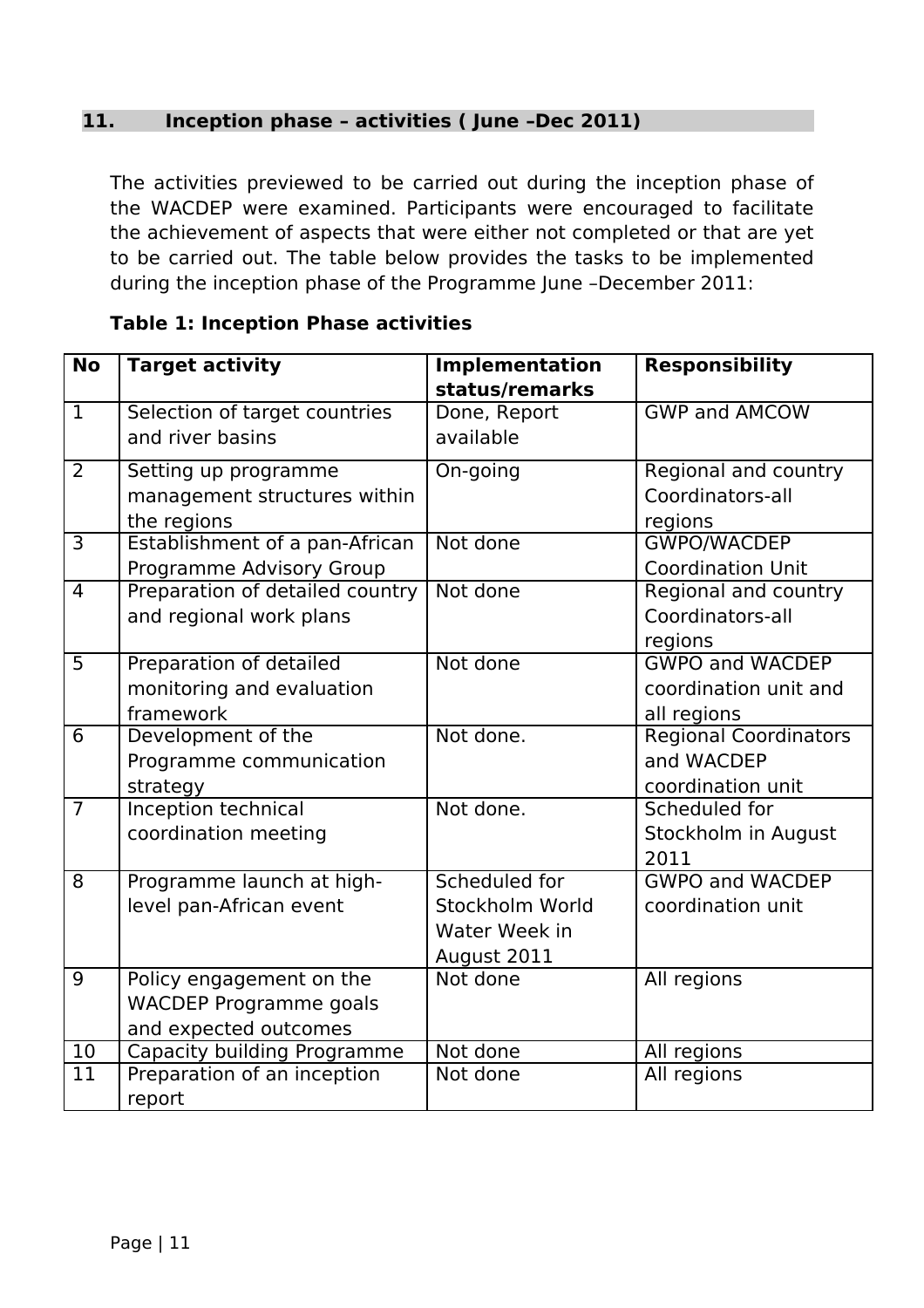## **12. Budget allocation**

This session began with participants carrying out an exercise on the distribution of the available 1.5 million Euros from the Austrian government. The overall conclusion from the exercise was that the programme has very limited funds and more fund mobilisation was required at all levels. The funding from Austria should help the GWP Regions to scale up their funding efforts to attract more funding. GWPO was also pursuing various donors that have shown interest in contributing to the programme.

Regions were encouraged to vigorously pursue regional synergies and fundraising efforts. An example from GWP Mediterranean was provided and shared, Annex 2.

As a result of actual budget constraints, the GWPO proposed that the programme implementation should start with five countries instead of eight and with no activities at basin level or Regional level. Priority should be given to the country with only limited support activities at regional level.

The table below shows agreed Budget allocation for each level over 3 years. The budget allocation is only for the Austria part of contribution to the WACDEP. The actual allocations are expected to increase substantially once the full budget of Euros 12.7 Million for the 5 year programme is secured.

| <b>Level</b>                                     | <b>Budget allocation</b> |
|--------------------------------------------------|--------------------------|
|                                                  | (Euros)                  |
| <b>GWPO</b>                                      | 320 000                  |
| pan-African and global activities and            | 70 000                   |
| communication                                    |                          |
| <b>WACDEP Coordination Unit (Staff costs and</b> | 70 000                   |
| office equipment)                                |                          |
| GWPSA, GWPWA, GWPEA, GWPcaf (excluding           | 30 000 per region        |
| Med)                                             |                          |
| 1 country nominated each of the following        | 200 000 per country      |
| (GWPSA, GWPWA, GWPEA, GWPcaf)                    |                          |
| Tunisia                                          | 120 000                  |
| <b>Total</b>                                     | <b>1500000</b>           |

## **Table 2: Budget Allocation**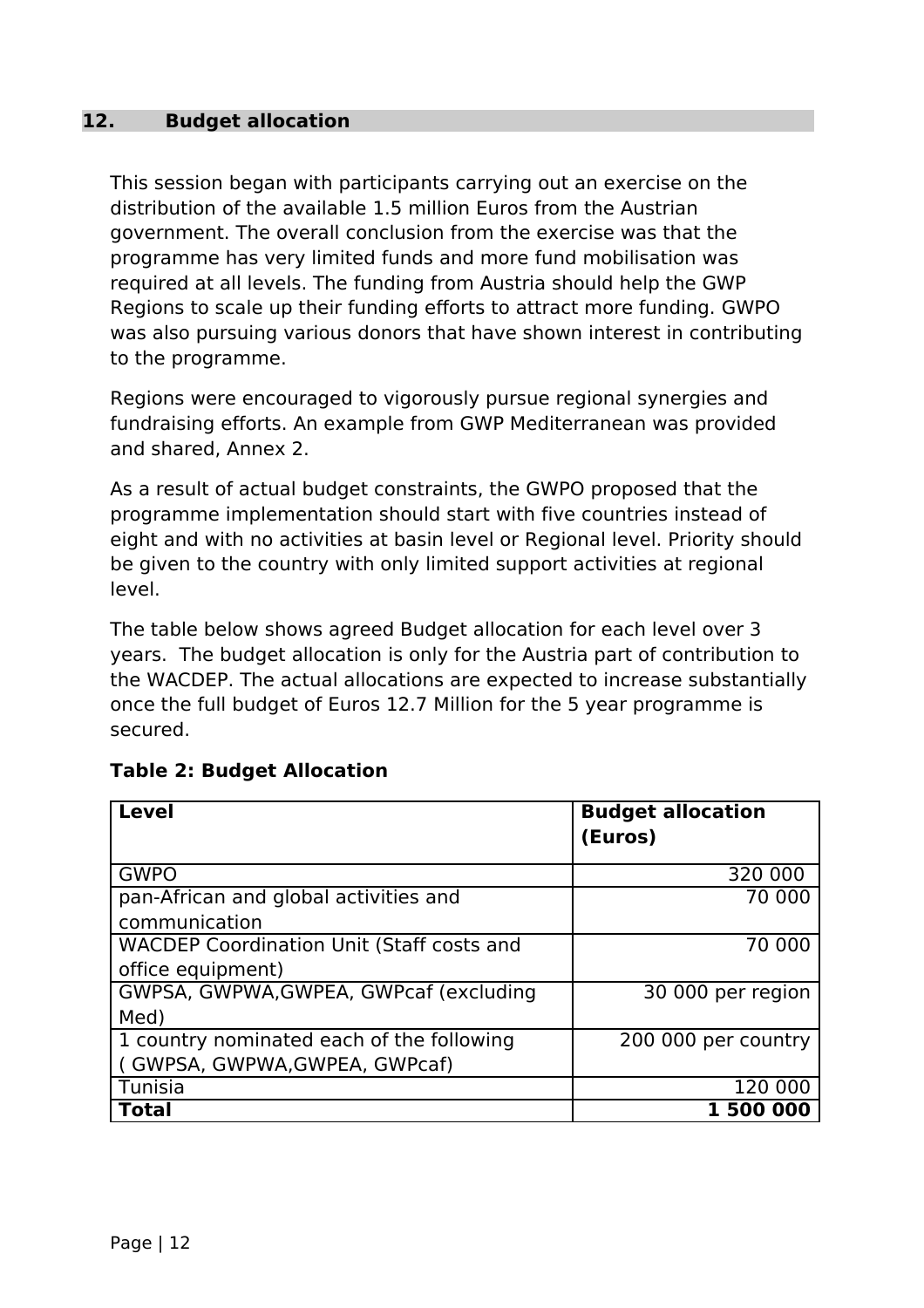**All budgets meant for regions and countries are to be managed and reported within the present CORE context to save resources and time. Activities and budget lines will be created within present CORE strategic goals. The detailed WACDEP operational guidelines for Programme are being developed.**

## **13. WACDEP budget lines for 2011**

Three WACDEP budget lines have been identified for use during the inception phase (July-December 2011):

- **line 1.1.1**: Engage policy and decision-makers on importance of integrating water security and climate resilience in development planning and decision making
- **line 2.1**: Map capacity building needs for building water security and climate resilience and develop capacity development materials
- **line 4.0**: Administration and financial management

The GWP Templates for Q 3 will be amended to include the budget lines for WACDEP so that the WACDEP is managed and reported as part of Core regional work programme. GWPO will send the amended Templates to each RWP and discuss with finance officers on how to report the WACDEP expenditures.

## 14. **Conclusions/recommendations**

- The products of this Programme will be made available to other countries and basins not directly targeted for its implementation.
- Before the Programme kicks off in target countries, GWP and AMCOW will address a correspondence to the Ministers in charge of water, presenting the Programme, introducing the GWP team, stating the expected roles of each partners (including the facilitation of linkages with other key ministries), etc.
- Important documents related to the Climate and Development Knowledge Network (CDKN) will be circulated for deeper understanding of the initiative by RWPs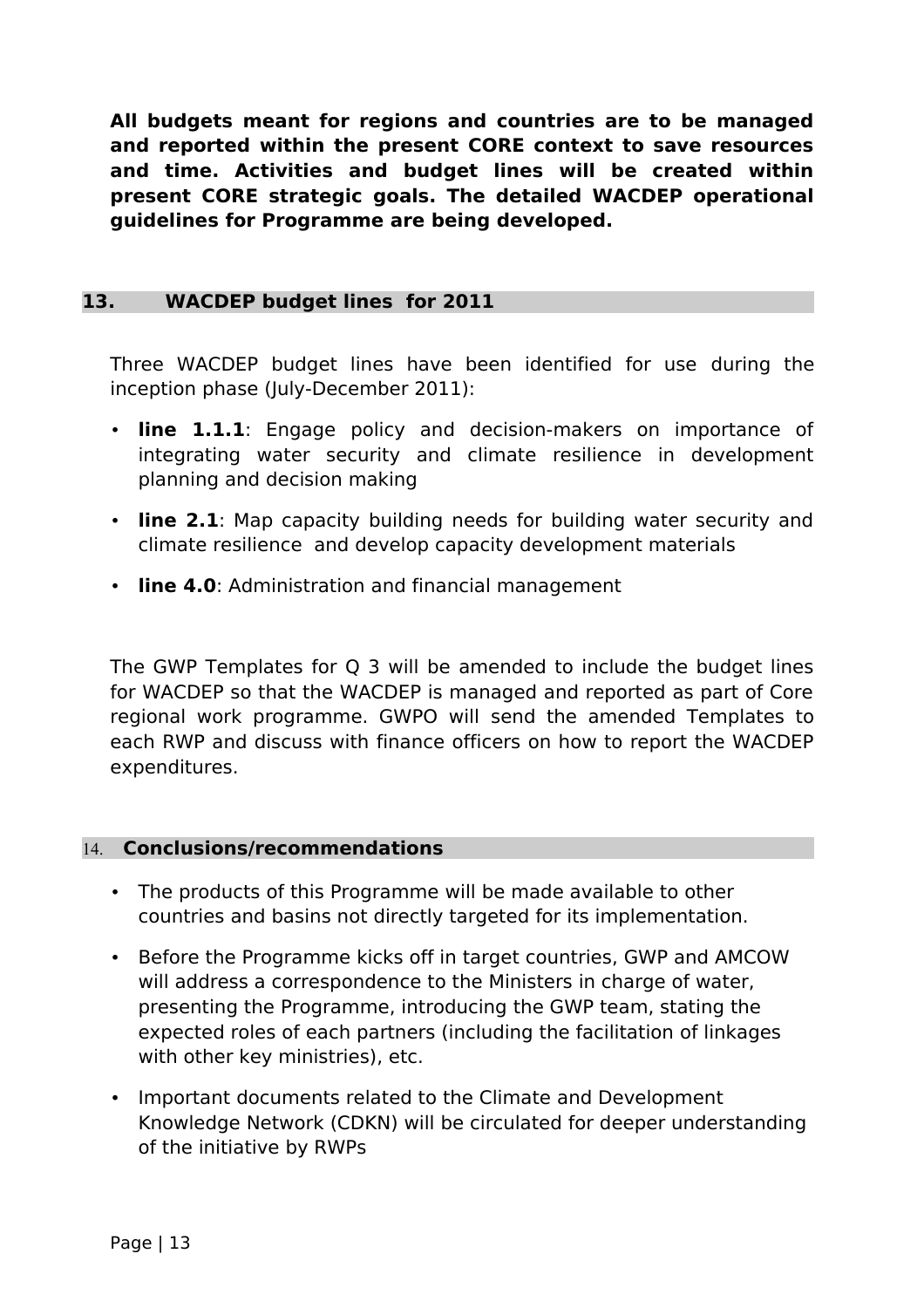- Existing initiatives in countries should well be mapped to avoid double financing and duplication. Only identified gaps need to be filled.
- Given limited available funds, attention should be focused on prioritised activities.
- Synergies must be built with similar programmes for effective results.
- Reflections should begin on linking this initial pilot phase with the green economy
- Governments should and must be seen to take the lead as the eventual product is government owned.

#### **15. Next steps**

#### **Table 3: Action Plan for Next Steps**

| <b>No</b>      | <b>Activity</b>                          | <b>Deadline</b> | <b>Responsibility</b> |
|----------------|------------------------------------------|-----------------|-----------------------|
| $\mathbf{1}$   | Share terms of references for            | 29 June         | <b>GWPO</b>           |
|                | consultancy (CDKN) and other             |                 |                       |
|                | documents for potential experts          |                 |                       |
| $\overline{2}$ | Elaborate a joint letter to Ministers in | End of July     | <b>GWPO/AMCOW</b>     |
|                | charge of water in target countries      |                 |                       |
| $\overline{3}$ | Draw up regional work plans for the      | End of July     | Regional              |
|                | inception phase (July-December 2011)     |                 | Coordinators          |
|                | of the Programme                         |                 |                       |
|                | Integrate in 2011 CORE work              |                 |                       |
|                | plan/budget                              |                 |                       |
| $\overline{4}$ | Approve inception phase work             | Mid August      | <b>GWPO</b>           |
|                | plans/budgets                            |                 |                       |
| $\overline{5}$ | Provide Host with revised approved       | Once work       | Regional              |
|                | Core budget incorporating new            | plans/budgets   | Coordinators          |
|                | <b>WACDEP budget lines</b>               | are approved    |                       |
| 6              | Prepare Core funds request supported     | Once revised    | Regional              |
|                | by cash flow forecast including          | core budget is  | Coordinators &        |
|                | <b>WACDEP</b>                            | received by the | Host                  |
|                |                                          | Host            |                       |
| $\overline{7}$ | <b>Transfer funds</b>                    | Once core       | <b>GWPO</b>           |
|                |                                          | funds request   |                       |
|                |                                          | is received     |                       |
| 8              | Circulate operational guidelines of the  | Mid August      | <b>GWPO</b>           |
|                | WACDEP, including mapping of all         |                 |                       |
|                | WACDEP budget lines according to         |                 |                       |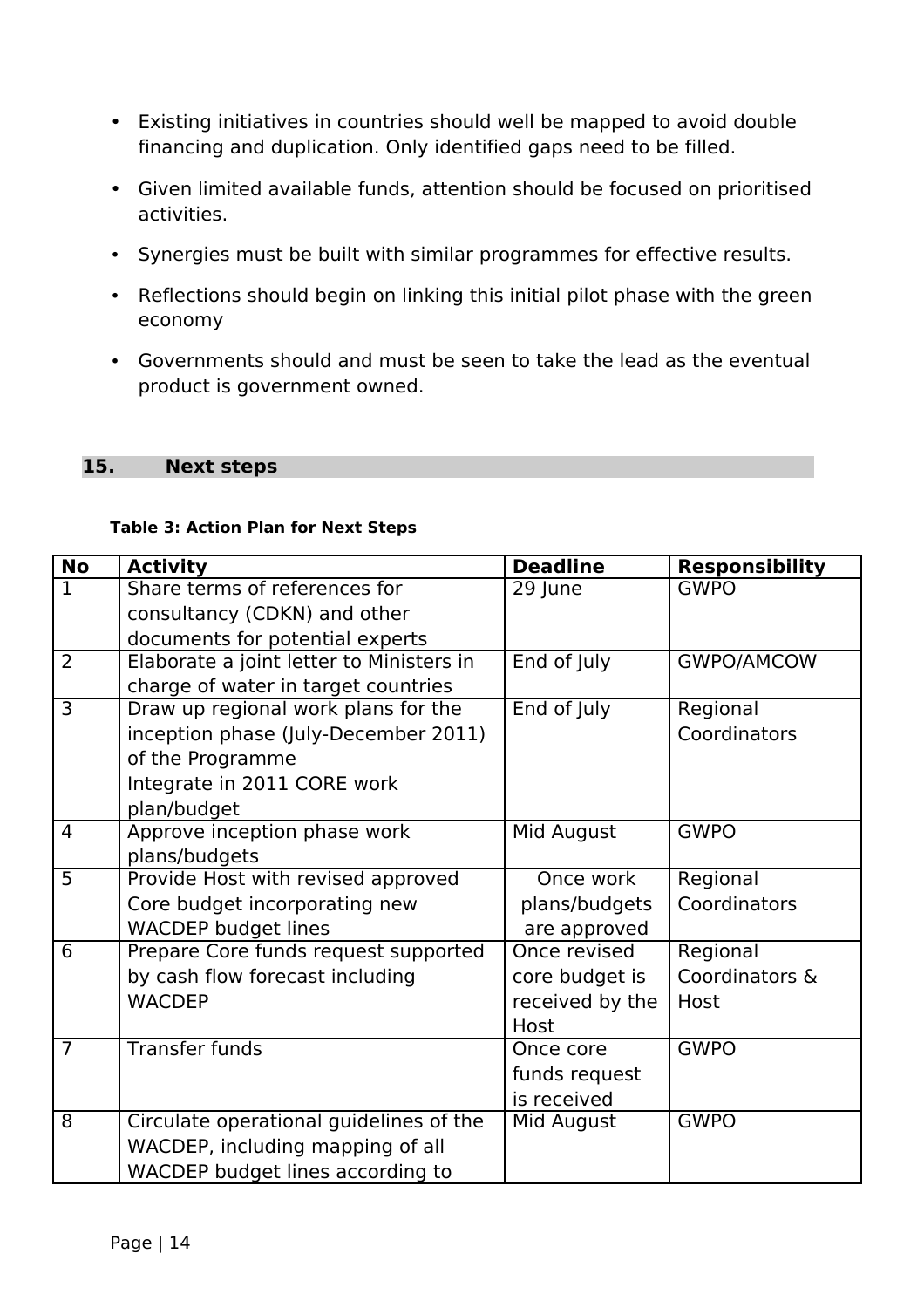|                   | CORE strategic goals                  |                  |                          |
|-------------------|---------------------------------------|------------------|--------------------------|
| 9                 | Propose additional funding strategies | Mid August       | Regional                 |
|                   | at country/regional levels            |                  | Coordinators             |
| 10                | Second planning meeting of the        | 14 August        | <b>GWPO/WACDEP</b>       |
|                   | Programme                             |                  | <b>Coordination Unit</b> |
| 11                | Send Q3 core financial reporting      | <b>End Sept</b>  | <b>GWPO</b>              |
|                   | templates linked back to WACDEP       |                  |                          |
|                   | expenditure report                    |                  |                          |
| $12 \overline{ }$ | Prepare detailed work plan/budget for | End October      | Regional                 |
|                   | 2012, including detailed country work | $2011$ , as part | Coordinators             |
|                   | plan                                  | of the normal    | <b>GWPO/WACDEP</b>       |
|                   |                                       | <b>CORE</b> work | <b>Coordination Unit</b> |
|                   |                                       | planning         |                          |
|                   |                                       | process          |                          |

## **16. Briefing meeting with AMCOW-TAC, Monday 27 June evening**

On the second day of the AMCOW-TAC meeting that was held at the same venue in Tunis, regional AMCOW TAC representatives were invited for a briefing meeting by GWP. During this meeting, the members were briefed on the main issues concerning the Programme.

The meeting recommended that anything that the AMCOW President has to present during the Africa day of the World Water Week in Stockholm (August 2011) should be shared with her well ahead of time

Secondly, it was advised that given the small budget at the beginning, the project management should start gradually and avoid trying to put as many ministers together on the occasion of the launch of the programme during the World Water Week.

AMCOW TAC members will however be expected and will be invited, especially if they can be sponsored by their respective countries.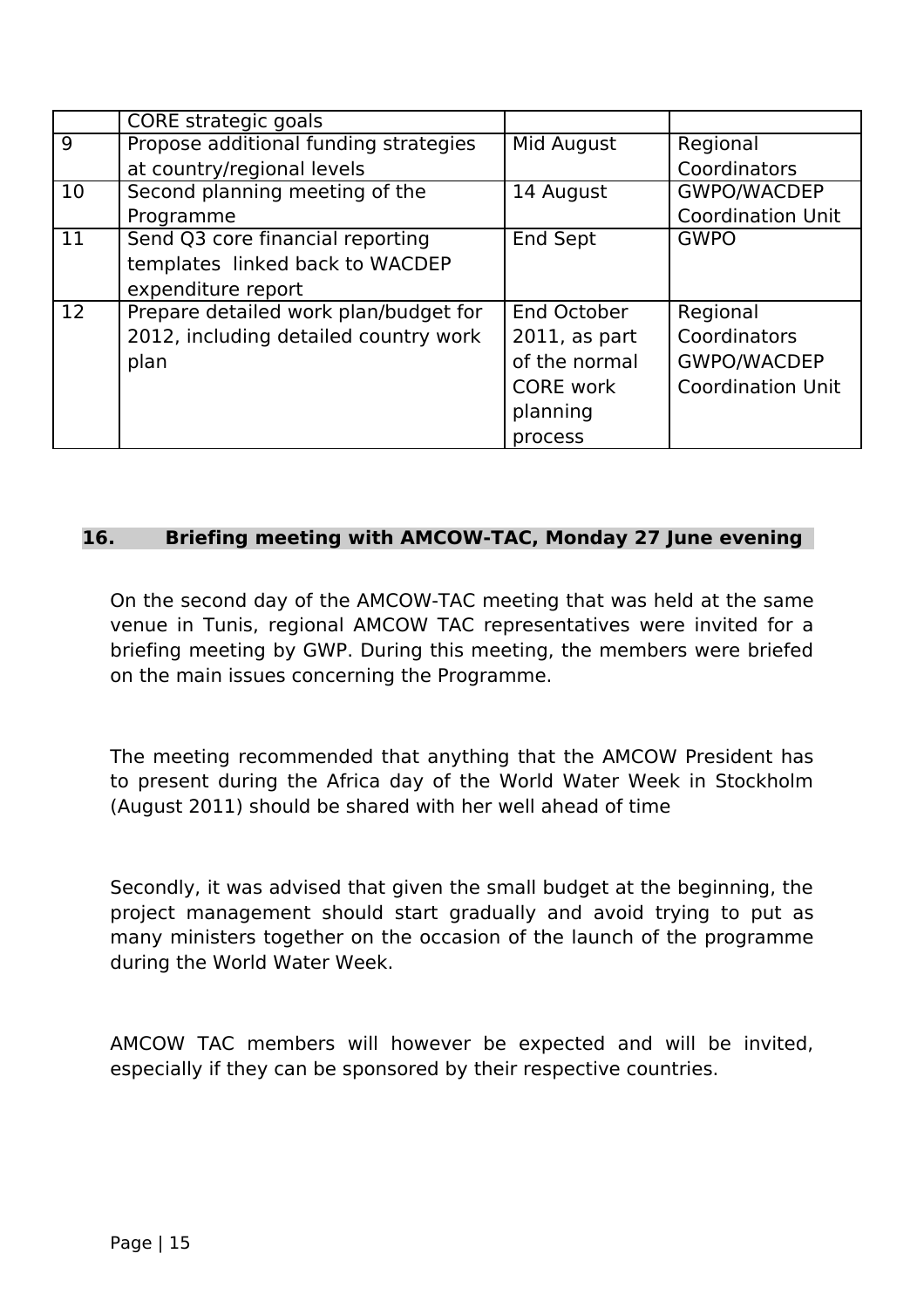AMCOW Tac members present expressed enthusiasm for the WACDEP and pledged their support once the programme is fully mobilised. In attendance at this brief meeting were the following:

| <b>Name</b>          | <b>Country/institution</b> | <b>Phone</b>  | <b>Email</b>           |
|----------------------|----------------------------|---------------|------------------------|
| Bunya Sydney         | Zimbabwe                   | $+263$        | bunyaradzi@yahoo.co.u  |
|                      | <b>AMCOW TAC member</b>    | 772374582     | k                      |
| Felismina Antia      | Mozambique                 | $+258$        | afelismina@yahoo.com   |
|                      | AMCOW TAC member,          | 823928789     |                        |
|                      | Chair of AMCOW TAC         |               |                        |
|                      | Southern Africa            |               |                        |
| Jean Pierre Bidjocka | Cameroon/GWP-CAf           | +237 99828725 | Jp.bidjocka@gwpcaf.org |
|                      | AMCOW TAC member,          |               |                        |
|                      | Chair of AMCOW TAC         |               |                        |
|                      | CentralAfrica              |               |                        |
| Hakizimana Charles   | <b>Burundi</b>             | +257 79934682 |                        |
|                      | <b>AMCOW TAC member</b>    |               | hakiza06@yahoo.fr      |
| Chitziko R.J.        | Zimbabwe, Permanent        | $+263$        |                        |
|                      | Secretary, Water Ministry  | 712405986     |                        |
| Victoria Norgbay     | Ghana                      | $+233$        | victorianorgbey@gmail. |
|                      | <b>AMCOW TAC member</b>    | 243134480     | com                    |
| Lindiwe Lusenga      | South Africa/TAC           |               |                        |
|                      | presidency                 |               |                        |
| Sarra Touzi          | GWP-Med                    | +216 22599391 | sarra@gwpmed.org       |
| Phoebe Luwum         | GWP-EnA                    | $+256$        | pluwum@nilebasin.org   |
|                      |                            | 772933598     |                        |
| Chi Christopher      | GWP/CAf                    | +237 77327778 | Papasunny2001@yahoo    |
|                      |                            |               | .com                   |
| Alex Simalabwi       | <b>GWPO</b>                |               |                        |

#### **Table 4: GWP AMCOW TAC MEETING**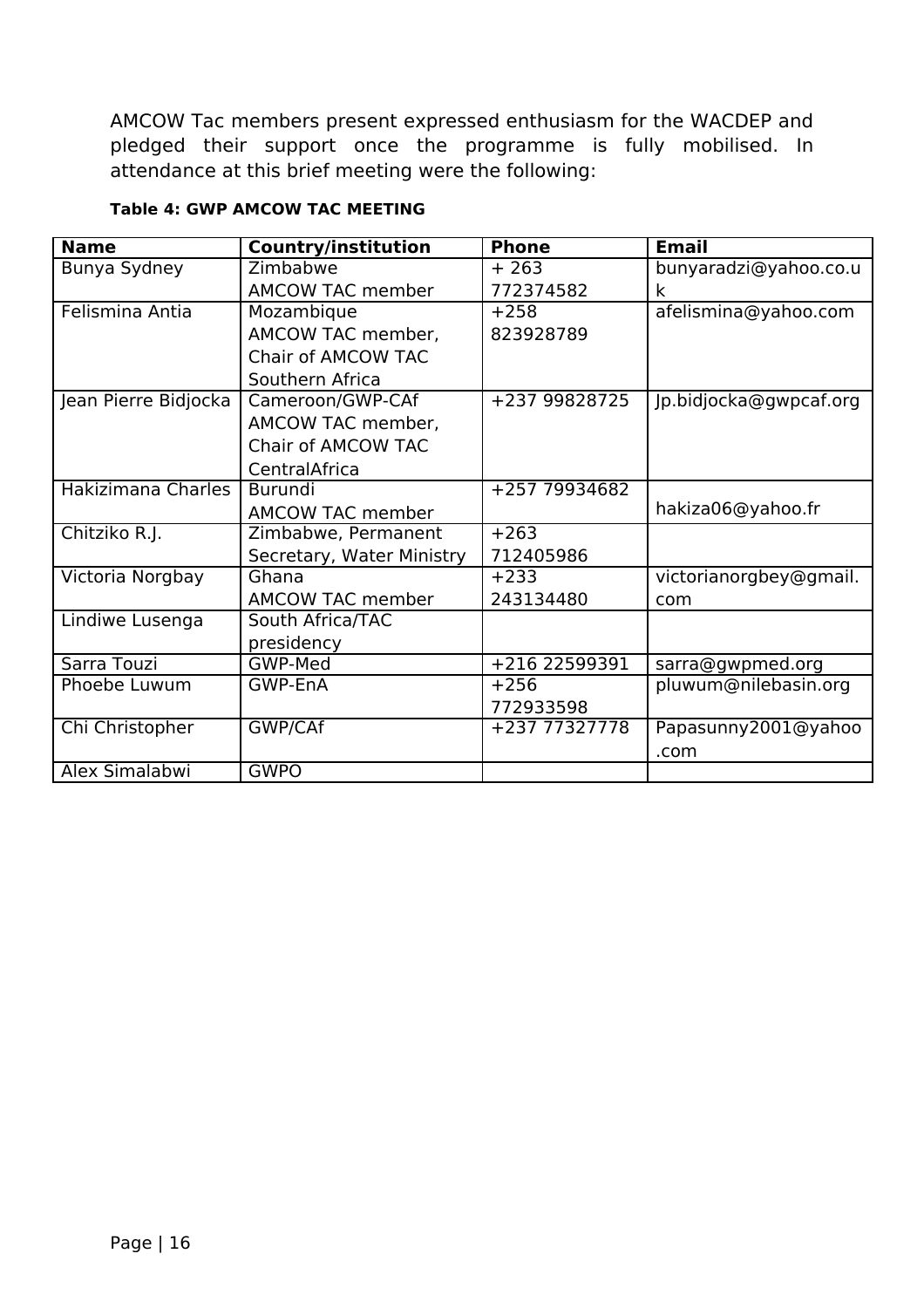## **Annex 1: Participants List**

- 1. Alex Simalabwi (GWPO)
- 2. Aurélie Vitry (GWPO)
- 3. Peter Nyman (GWPO)
- 4. Chi Christopher Tamu (GWP-CAf)
- 5. Andrew Takawira (GWP-SAf)
- 6. Sarra Touzi (GWP-Med)
- 7. Sidi Coulibaly (GWP-WAf)
- 8. Oseloka Zikora (AMCOW Secretariat)
- 9. Apologies from Phoebe Luwum (GWP-EnA)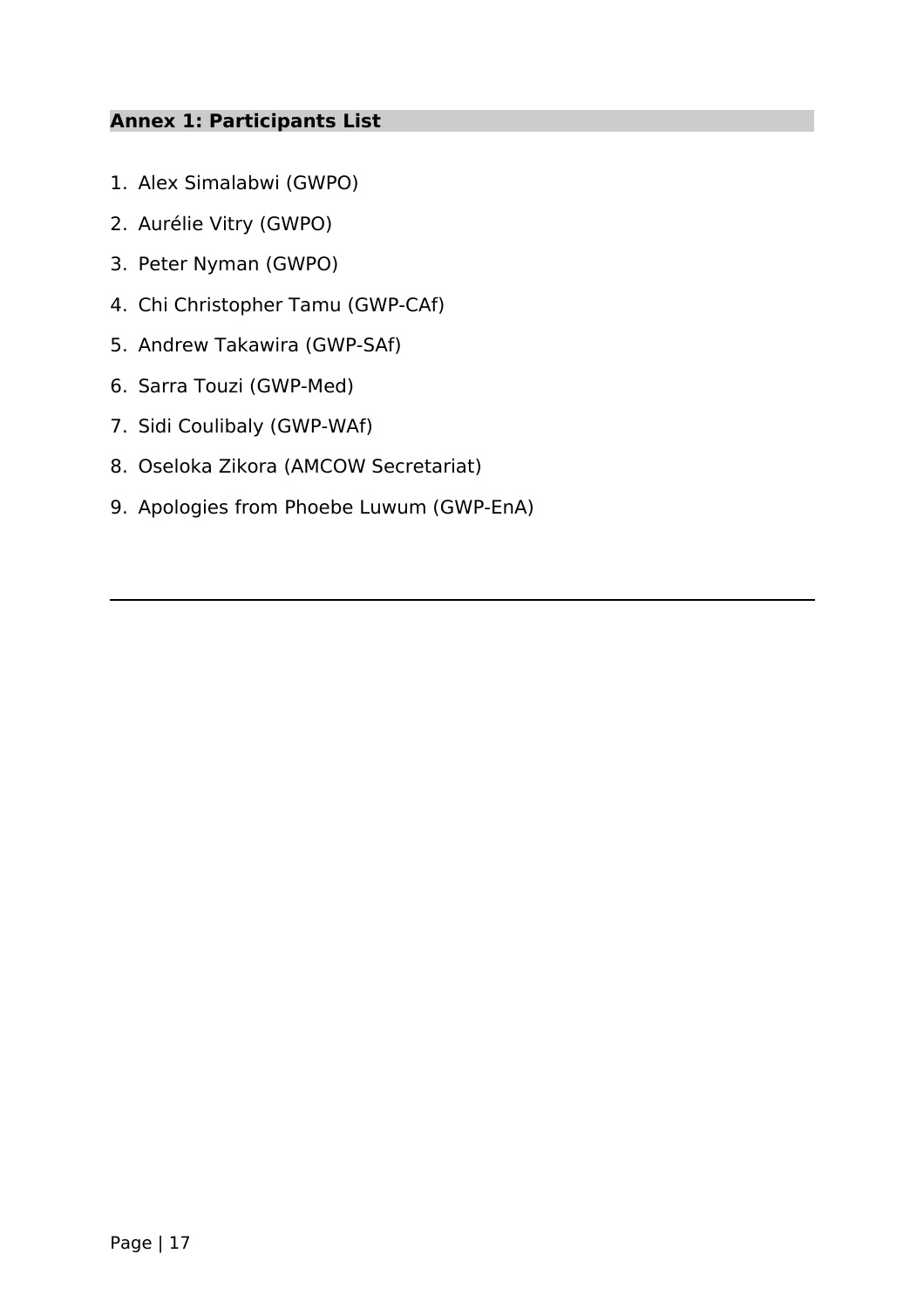#### **Prepared by GWP-Mediterranean**

#### • **Background and current activities related to Climate Change and Water in Tunisia**

Global climate change will have drastic repercussions in Tunisia. It will exacerbate its climate variability and the aridity that currently affects two thirds of its territory. In 2006, a five years programme supported by GIZ was launched to support Tunisia on implementing the United Nations Framework Convention on Climate Change (UNFCCC).

During the first phase of the project (2006-2008), climate change projections were developed for 2020 and 2050. The main consequences of climate change in Tunisia are expected to be:

- a temperature rise of between 0.8°C and 1.3°C in 2020 and of between 1.6°C and 2.7°C in 2050, accompanied by a greater recurrence of heat waves
- a drop in average rainfall levels moderated by 2020 (5% in the north west and 10 % in the far south) and accentuated in 2050 reaching around 10 % in the north west of the country and 30 % in the far south.
- a 15 cm to 18 cm rise in sea level in 2050

These consequences will affect water resources mainly by increasing variability in surface water availability, increasing evaporation rates and seawater incursion into coastal groundwater. Water resources are expected to record a 28 % reduction in ground water resources and a major reduction in surface water in 2030.

A national climate change adaptation strategy for agriculture and ecosystems has been developed in 2007. The strategy includes water resources and set out institutional, agricultural and economic actions to be undertaken. The implementation of the strategy is still not well advanced.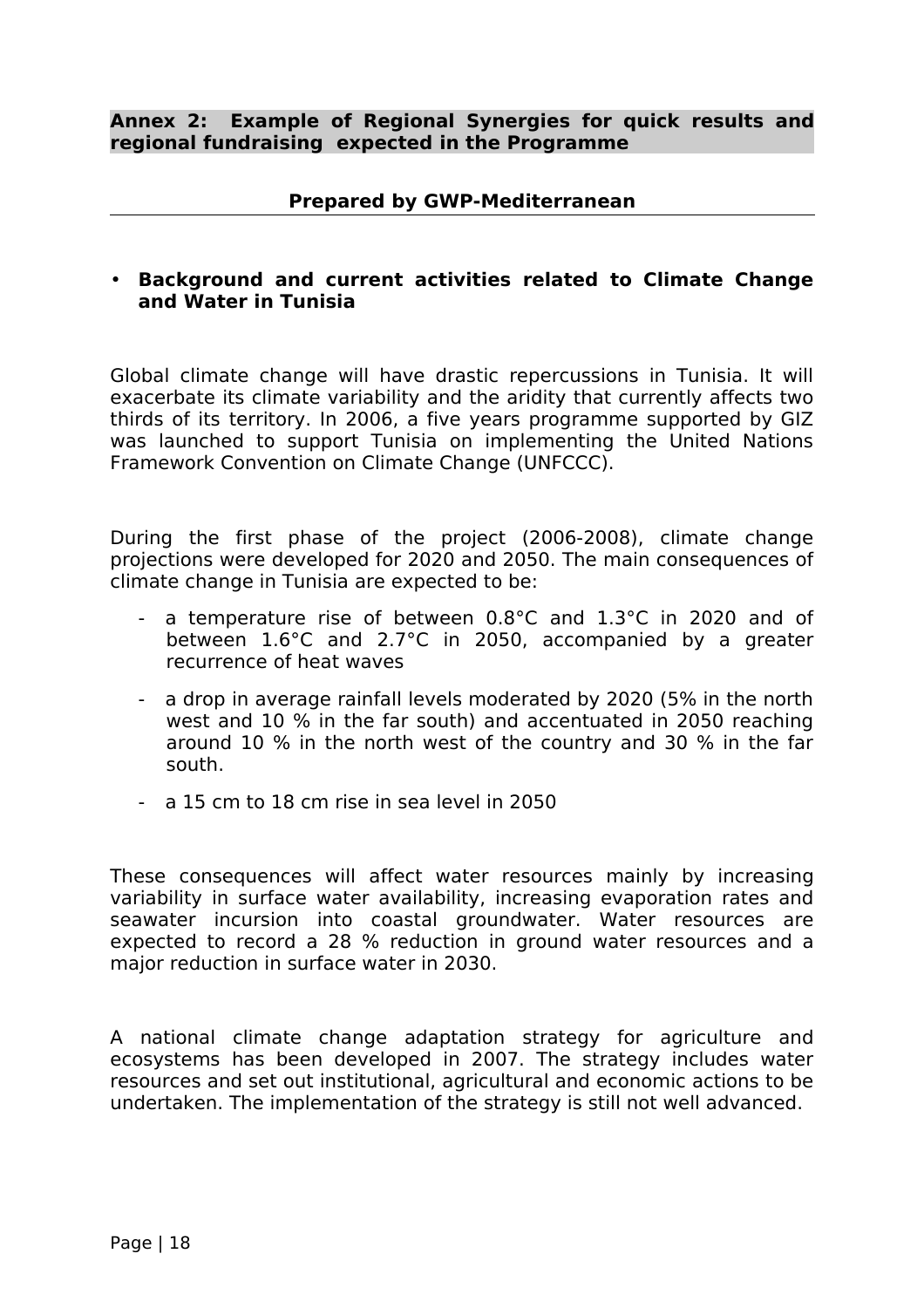Within the second phase of the GIZ program (2009-2011), the water agenda is not clearly defined. However, efforts are being made to integrate CC to water plans mainly with regard to the preparation of the national water strategy by 2050 planned for the following years (2011- 2015).

From informal discussions of GWP-Med with representatives at the ministry of agriculture and environment (water department and agriculture department) emerging priority fields for immediate action of the type of WACDEP activities relate primarily to the development of drought alert indicators based on statistical data analysis and definition and implementation of the corresponding measures based on an integrated approach with related sectors (agriculture, trade and insurance, etc). Capacity building in that respect would be also useful.

## **Possible co-financing**

GWP-Med current co-financing capacity related to the WACDEP objectives may emerge through linkages with the following regional projects:

- Sustainable Water Integrated Management (SWIM), Service Contract supported by the European Commission, 2011-2014. GWP-Med is member of the consortium and the Technical Director of the project.
- Integration of climatic variability and change into national strategies to implement the ICZM Protocol in the Mediterranean, GEF project, 2012- 2014. GWP-Med is co-leader of the component on policy dialogue, capacity building and exchange of knowledge.
- It should be noted that both projects are regional, meaning that their possible co-financing could be best used for North African activities and eventually less for individual countries.